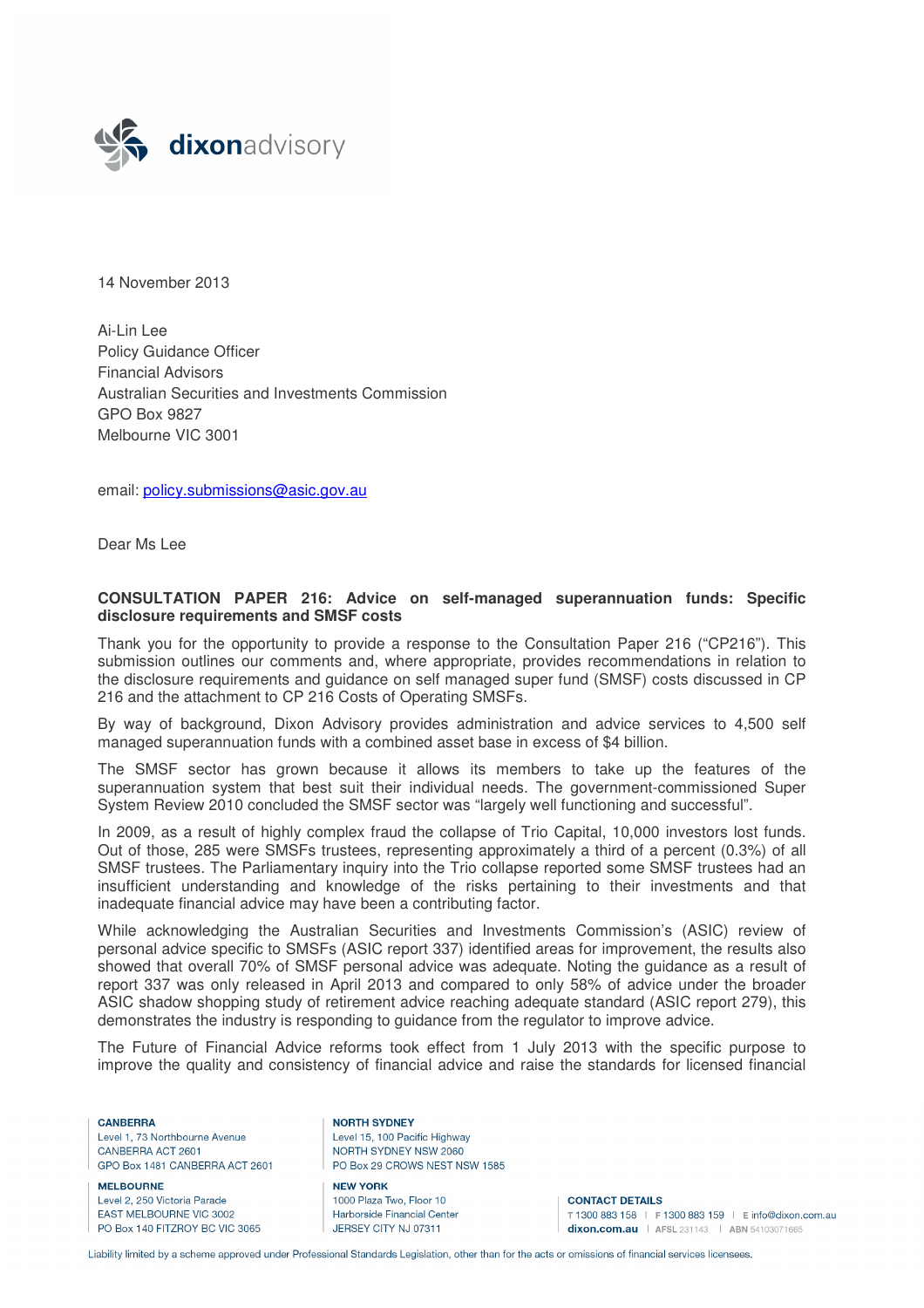

advice providers. In addition, a transition period commenced to remove the exemption for accountants providing advice concerning SMSFs by 1 July 2016. The progressive impact of these very recent and very positive consumer protection measures will grow and flow through to consumers over many years to come.

As a result of the significant changes recently introduced, any further changes must seek to minimise duplication and unnecessary regulatory burdens while enhancing the consistency of information and warnings already available to consumers about SMSFs. Accordingly we recommend:

- 1. To avoid duplicating existing documentation, ASIC and the ATO should work together to coordinate a whole of government approach on disclosure requirements and timing of disclosure for new SMSF trustees.
	- a. Streamline existing risks, warnings and costs disclosure requirements under the Best Interest provisions, super switching Product Replacement Statements and the ATO's SMSF Trustee Declarations through incorporation by reference.
- 2. Additional disclosure requirements should not be prescriptive. This may result in rigid legalistic documentation and make it more difficult for consumers to assess the risks of most consequence to their individual situation. Disclosures should include explanations to assist consumers better understand the potential advantages as well as the costs and limitations so all super fund options are compared in a balanced way.
- 3. A whole of government approach should be developed for disclosure requirements across a range of media formats, such as electronic online declarations, to address the significant numbers of people who utilise exempt advice and service providers, including online trust deed suppliers, solicitors and auditors, to set up SMSFs.
- 4. The attachment to CP216 report should not be used in providing guidance to advisors or consumers as the analysis overstates the annual cost of operating an SMSF. The analysis is not reflective of current market pricing rates for administration services or investment costs.
	- a. Maintaining timely market information is imperative to a highly competitive market place and would place additional administrative burden on ASIC.

If you have any questions regarding Dixon Advisory's submission, please do not hesitate to contact me

Kind regards

# **Nerida Cole**

Managing Director – Head of Financial Advisory

CANRERRA Level 1, 73 Northbourne Avenue CANBERRA ACT 2601 GPO Box 1481 CANBERRA ACT 2601

**MELBOURNE** Level 2, 250 Victoria Parade FAST MELBOURNE VIC 3002 PO Box 140 FITZROY BC VIC 3065

**NORTH SYDNEY** Level 15, 100 Pacific Highway NORTH SYDNEY NSW 2060 PO Box 29 CROWS NEST NSW 1585

**NEW YORK** 1000 Plaza Two, Floor 10 Harborside Financial Center JERSEY CITY NJ 07311

**CONTACT DETAILS** T 1300 883 158 | F 1300 883 159 | E info@dixon.com.au dixon.com.au | AFSL 231143 | ABN 54103071665

Liability limited by a scheme approved under Professional Standards Legislation, other than for the acts or omissions of financial services licensees.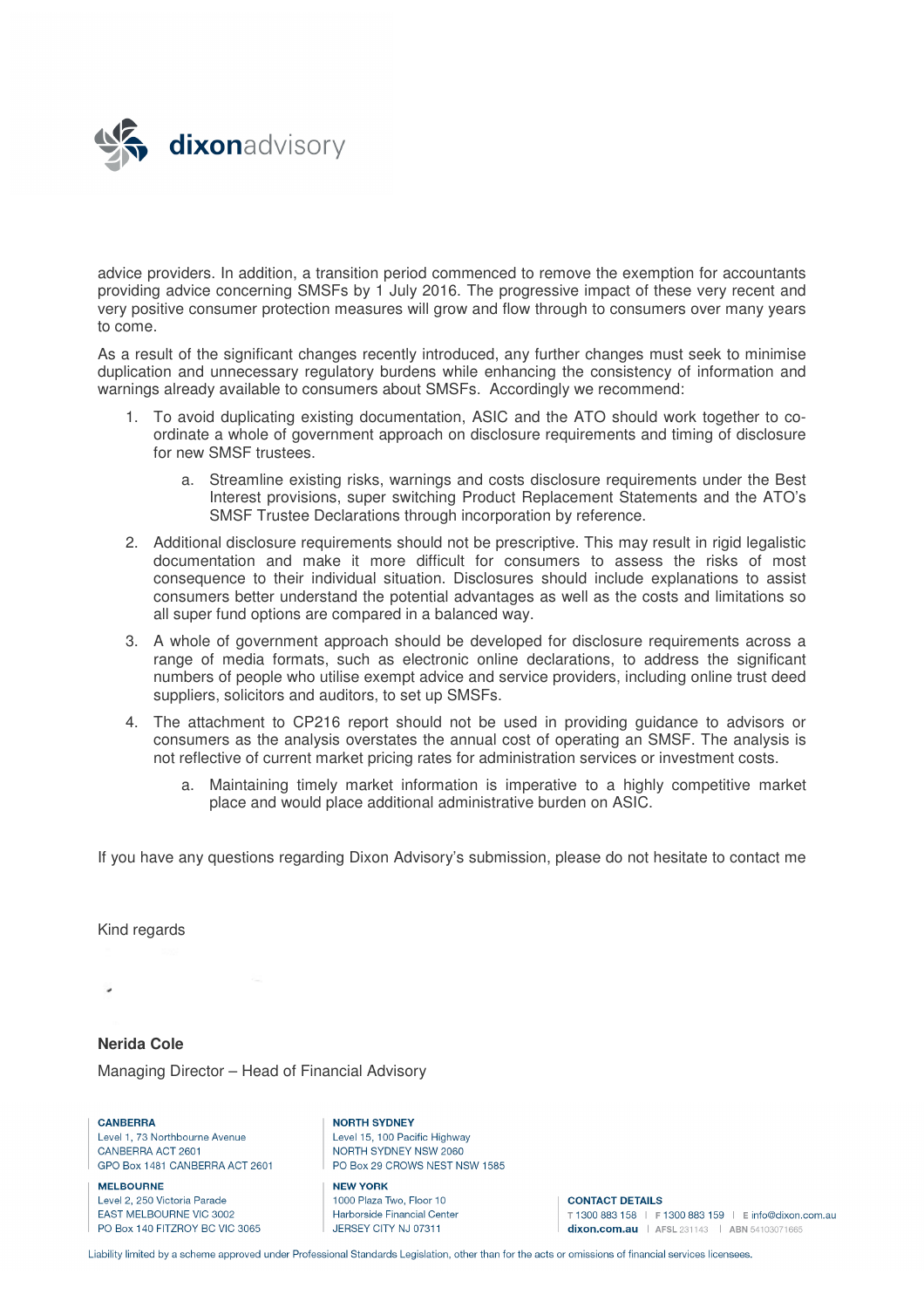

## **B1Q1: Do you agree with our proposed disclosure requirement in Table 1? If not, why not?**

Currently, the Australian Tax Office (ATO) requires new Trustees and Directors of corporate trustees to sign the Trustee declaration (NAT 71089), which also requires the Trustees or Directors to read the declaration in conjunction with "Self-managed super funds – key messages for trustees" (NAT 71128) (hereby referred to as the "Trustee declaration"). This signed declaration must be provided to the ATO within 21 days of the establishment of the new SMSF.

This declaration specifies:

"I do not have access to the government's financial assistance program that is available to trustees of Australian Prudential Regulation Authority (APRA) regulated funds in the case of financial loss due to fraudulent conduct or theft."

### **Dixon Advisory recommends:**

To avoid duplicating existing documentation, ASIC and the ATO should work together to co-ordinate a whole of government approach on disclosure requirements and timing of disclosure for new SMSF trustees through the use of the Trustee declaration.

Streamlining content and timing of existing documentation and declarations such as the Trustee declaration is expected to provide a more consistent and clear message for consumers. Additional and separate disclosure requirements may create lengthy, overlapping and legalistic documentation from licensees and advisors in an attempt to deal with multiple disclosure requirements.

The administrative burden across the Financial Services industry arising from interpreting and dealing with subtle (and often unintentional) conflicts in regulations increases the costs of advice to the consumers. This conflicts with one of the core goals of the Future of Financial Advice (FOFA) reforms to improve access to, and affordability of, financial advice.

### **B1Q2: Do you think that the proposed warning will benefit clients who are considering setting up or switching to an SMSF? If not, what other warnings would help clients decide whether it is appropriate in their circumstances to establish or switch to an SMSF?**

The proposed warning is overly simplistic and does not consider the fact that there is no "zero risk" choice when it comes to superannuation. The financial assistance program does not guarantee an APRA fund member will receive compensation. The warning does not indicate there is a cost in accessing the financial assistance program, with grants from the government repaid through a levy on remaining APRA funds.

Example 1 – Compensation to APRA regulated funds is provided at the discretion of the Minister only if a result of fraudulent conduct, or theft, a loss has created substantial difficulty in the payment of benefits<sup>1</sup>. Where assistance is approved, APRA regulated super funds will pay a levy to the government to repay the financial assistance<sup>2</sup> .

Example 2 – APRA regulated funds largely offer cash investment options which are cash-like investments and may not be backed by the government guarantee. This disadvantage is not required to be disclosed when comparing an APRA fund to alternative super funds that do offer access to these accounts, such as SMSFs. Further, an SMSF where the trustees choose to invest only in government guaranteed cash accounts in practice has a layer of protection through the intermediary, despite not

l

<sup>1</sup> Superannuation Industry (Supervision) Act 1993 section 228-229

<sup>&</sup>lt;sup>2</sup> APRA Industry fees and levies - http://www.apra.gov.au/AboutAPRA/Pages/Industry-fees-andlevies.aspx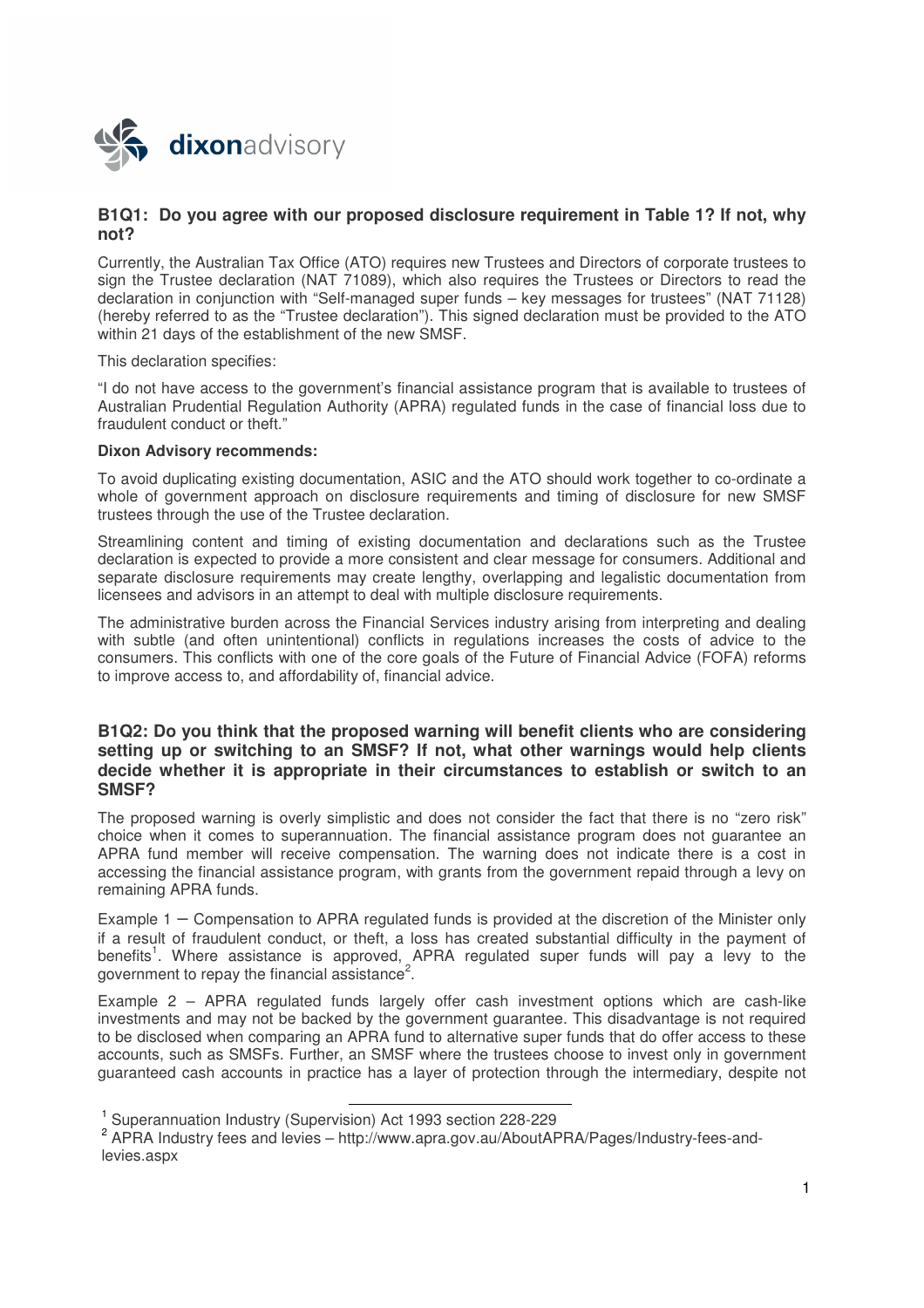

having access to the financial assistance under Part 23 Superannuation Industry (Supervision) Act. In addition SMSF Trustees can take legal action under the Corporations Law against an advisor for losses they believe are due to misconduct or inappropriate advice.

### **Dixon Advisory recommends:**

Any references to the compensation scheme should include explanations to assist consumers better understand the potential advantages as well as the costs and limitations. The warning should include a reference that SMSF trustees have access to alternatives, including commercially available insurance policies.

Example 3 (modified warning):

I do not have access to the government's financial assistance program that *at the discretion of the* Minister may provide a grant to trustees of Australian Prudential Regulation Authority (APRA) regulated funds in the case of substantial financial loss due to fraudulent conduct or theft. I understand the government scheme is funded via a levy and I should investigate alternatives including the costs, terms and conditions of commercially available insurance policies for SMSF Trustees.

ASIC and APRA should work together to provide plain English explanatory text for consumers setting out examples of when Trustees may be eligible for the financial assistance program including disclosing the record of applications, Ministerial response and the amount of the levy applied to other APRA funds to repay the government.

### **B1Q3: Do you think the proposed warning should be given to clients in a prescribed format? For example, should the warning be given in a stand-alone document, or should it feature more prominently in the SOA? If you do not think the warning should be given in a prescribed format, please explain why.**

As discussed in B1Q1, the specific warning is detailed in the ATO Trustee declaration which new SMSF Trustees must sign and provide to the ATO.

Existing regulations allow that personal advice to retail clients can incorporate certain information required to be included in a Statement of Advice by reference<sup>3</sup>. In August 2013 ASIC provided further guidance on the type of information that may be incorporated by reference in Regulatory Guide 90 sections 35, including:

- information about financial strategies and financial products; and
- the advice itself (including its cost, advantages and disadvantages and alternative products and strategies that were considered but disregarded by the adviser).

Section 36 of ASIC Regulatory Guide 90 goes on to say that information about these matters can instead be provided to the client in other documents, including the Financial Services Guide (FSG), Product Disclosure Statement (PDS) or promotional literature; and a reference to these other documents included in the Statement of Advice.

#### **Dixon Advisory recommends:**

Licensees and Advisors should be able to use the existing incorporate by reference provisions to refer to the ATO Trustee declaration in an eligible advice document in the same manner as the Financial Services Guide and Product Disclosure Statement. This would provide consistent disclosure to potential SMSF trustees while reducing additional bulk being inserted into eligible advice documents.

-

 $3$  Corporations Regulations 2001 subregulation 7.7.09B(1)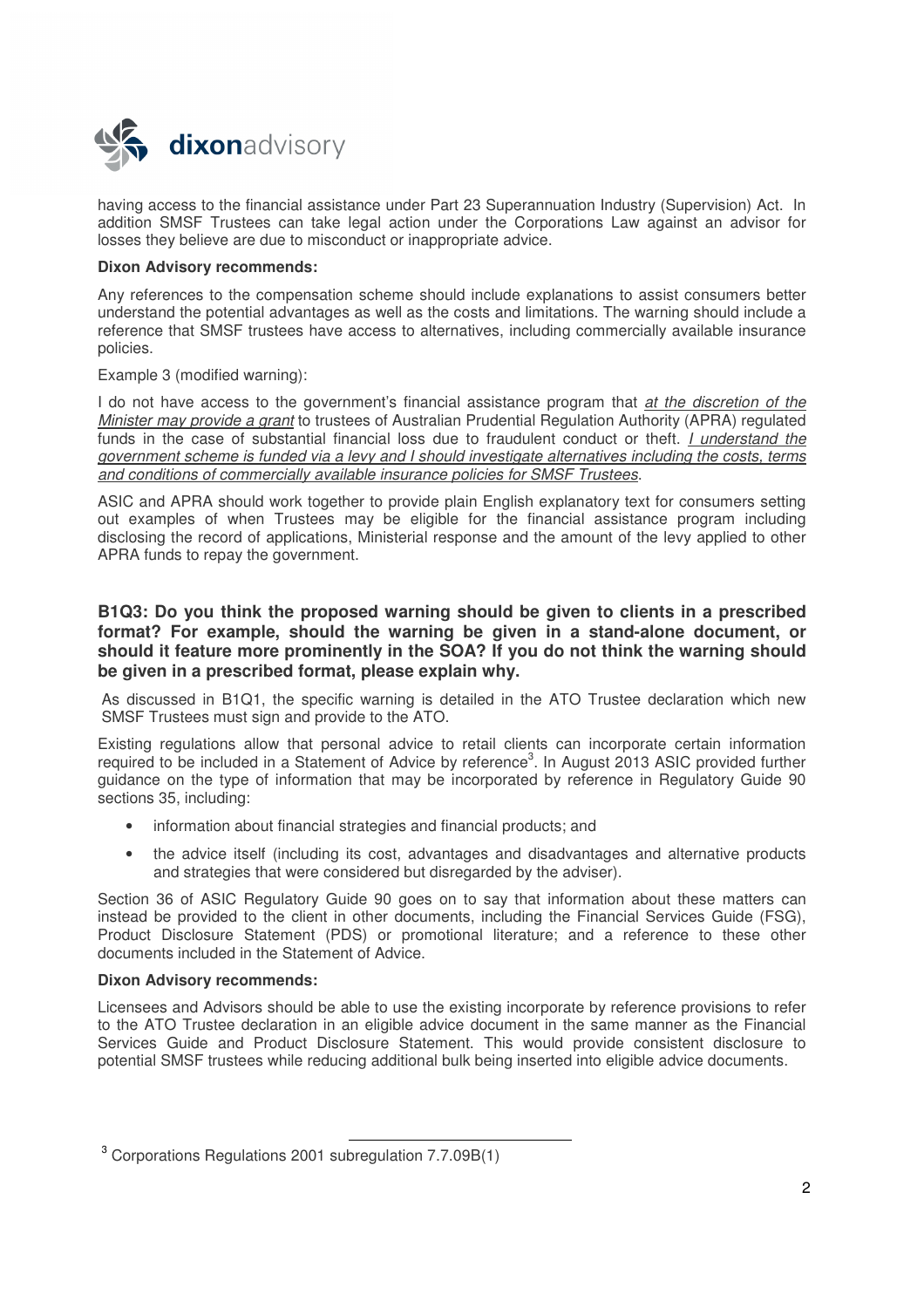

### **B1Q4: Do you think that clients should be asked to sign a document acknowledging that they understand that SMSFs are not entitled to receive compensation under the SIS Act? Are there any alternatives to obtaining client acknowledgement that will help to ensure that investors understand the lack of compensation available to SMSFs?**

As discussed in B1Q1, this warning is specifically detailed in the ATO Trustee declaration which new SMSF Trustees must sign and provide to the ATO.

ASIC investigations into SMSFs, as outlined in Report 337, identify approximately 23% of SMSFs are set up outside of the assistance or advice of a Financial Advisor or Accountant. It is unclear how ASIC intends for these additional disclosure requirements to be provided to the sector of the market who may utilise exempt advice and service providers such as online trust deed suppliers, solicitors, auditors or tax agents.

#### **Dixon Advisory recommends:**

ASIC work with the ATO and ACCC to develop and implement a whole of government approach for unlicensed operators. The large portion of SMSFs established under exempt advice and service providers emphasises importance of whole of government co-operation in addressing this issue.

### **B1Q5: Are our proposed disclosure requirements likely to result in additional compliance costs for AFS licensees and their authorised representatives? Please give details, including figures and reasons.**

New obligations require legal administrative and compliance costs as a result of any changes. There will be increased costs for document updates and ongoing monitoring. Prescribing the level of detail and format in particular would increase compliance costs for AFSLs and costs for the client.

### **B1Q6: Are there any practical problems with the implementation of this proposal?**

Further to the points we have raised in B1  $Q1 - Q4$  above, separate regulations on disclosure requirements regarding access to the financial assistance program are expected to duplicate existing documentation required by the ATO. It will also increase and potentially overlap with the number of disclosures and warnings clients have to read.

### **B2Q1: Do you agree with our proposed disclosure requirements in Table 2? If not, why not?**

The disclosure requirements for recommending an SMSF or switching to an SMSF are already mandated under Section 961B of the Corporations Act (best interest provisions) and Section 947D of the Corporations Act (super switching) for requirements when advice recommends replacement of one product with another. In addition, ASIC has recently provided updated guidance in Report 337, Information Sheet 182 and Regulatory Guide 175 and 244.

Prescribing the additional requirements listed in Table 2 is likely to result in rigid legalistic documentation. This may make it more difficult for consumers to understand the risks of most consequence to their situation.

Example 4 (Superannuation Complaints Tribunal) – Although SMSF trustees do not have access to the Superannuation Complaints Tribunal (SCT), they are able to access the Financial Ombudsman Service (FOS) and the Credit Ombudsman Service Limited (COSL) for independent dispute resolution services. Including warnings without explanation of what other dispute resolution services are available may be misleading. Licensees must include in the FSG the dispute resolution service they are a member of. The FSG must be provided to all clients who receive general or personal advice.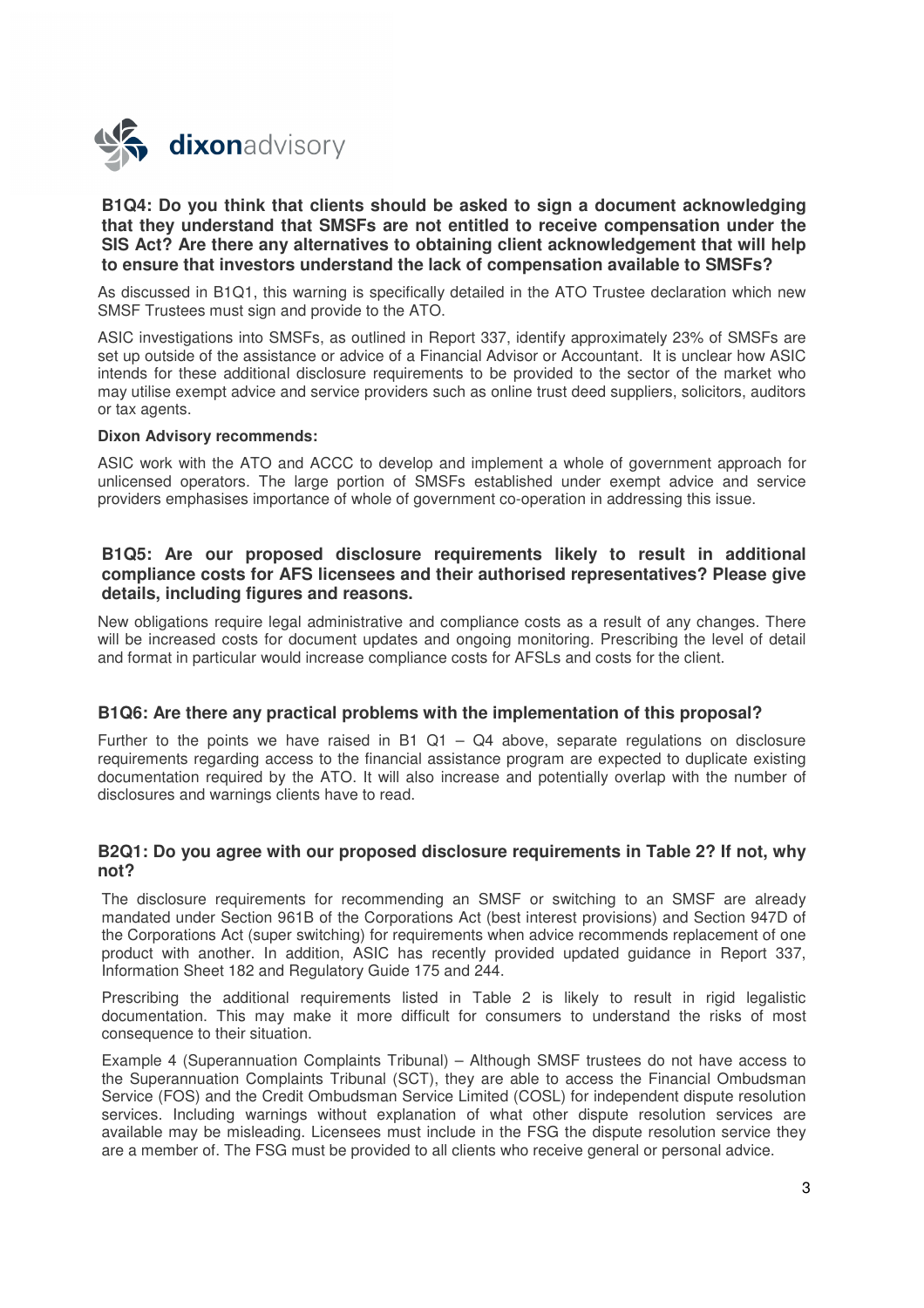

Example 5 (Personal Insurance) – A member with a significant balance accumulated in their super and about to retire may be sufficiently self-insured such that personal insurance is not appropriate. Including prescribed warnings about insurance in eligible advice documents would be irrelevant and may detract from other appropriate warnings.

### **Dixon Advisory recommends:**

The disclosure requirements should not be prescribed, and this information should continue to be tailored to the client's financial literacy and understanding as opposed to inserting additional bulk into eligible advice documents.

It would be more appropriate for ASIC to monitor the existing provisions and provide regular feedback to the industry on its expectations.

## **B2Q2: Do you think the proposed disclosure requirements will benefit clients who are considering setting up or switching to an SMSF? If not, what other disclosures do you think would help clients decide whether it is appropriate in their circumstances to establish or switch to an SMSF?**

Refer to response B1Q3.

**B2Q3: Do you think that the proposed disclosure requirements in Table 2 should be given to clients in a prescribed format? If not, why not?** 

Refer to response B2Q1.

**B2Q4: Do you think that clients should also be asked to sign a document acknowledging the responsibilities and risks associated with running an SMSF? Are there any alternatives to obtaining client acknowledgement that will help to ensure that clients understand the risks associated with SMSFs? If so, please provide details.** 

As discussed in B1Q1, the ATO requires new trustees and directors of corporate trustees to sign a Trustee declaration form, "Instructions and form for SMSF trustees", which also states "make sure you read Self-managed super funds – key messages for trustees".

### **Dixon Advisory recommends:**

As discussed in B2Q2, Licensees and Advisors should be able to incorporate by reference the ATO Trustee declaration in an eligible advice document in the same manner as the Financial Services Guide and Product Disclosure Statement.

**B2Q5: Are our proposed disclosure requirements likely to result in additional compliance costs for AFS licensees and their authorised representatives? Please give details, including figures and reasons.** 

Refer to response B1Q5.

**B2Q6: Are there any practical problems with the implementation of this proposal? Please give details.** 

**Dixon Advisory recommends:**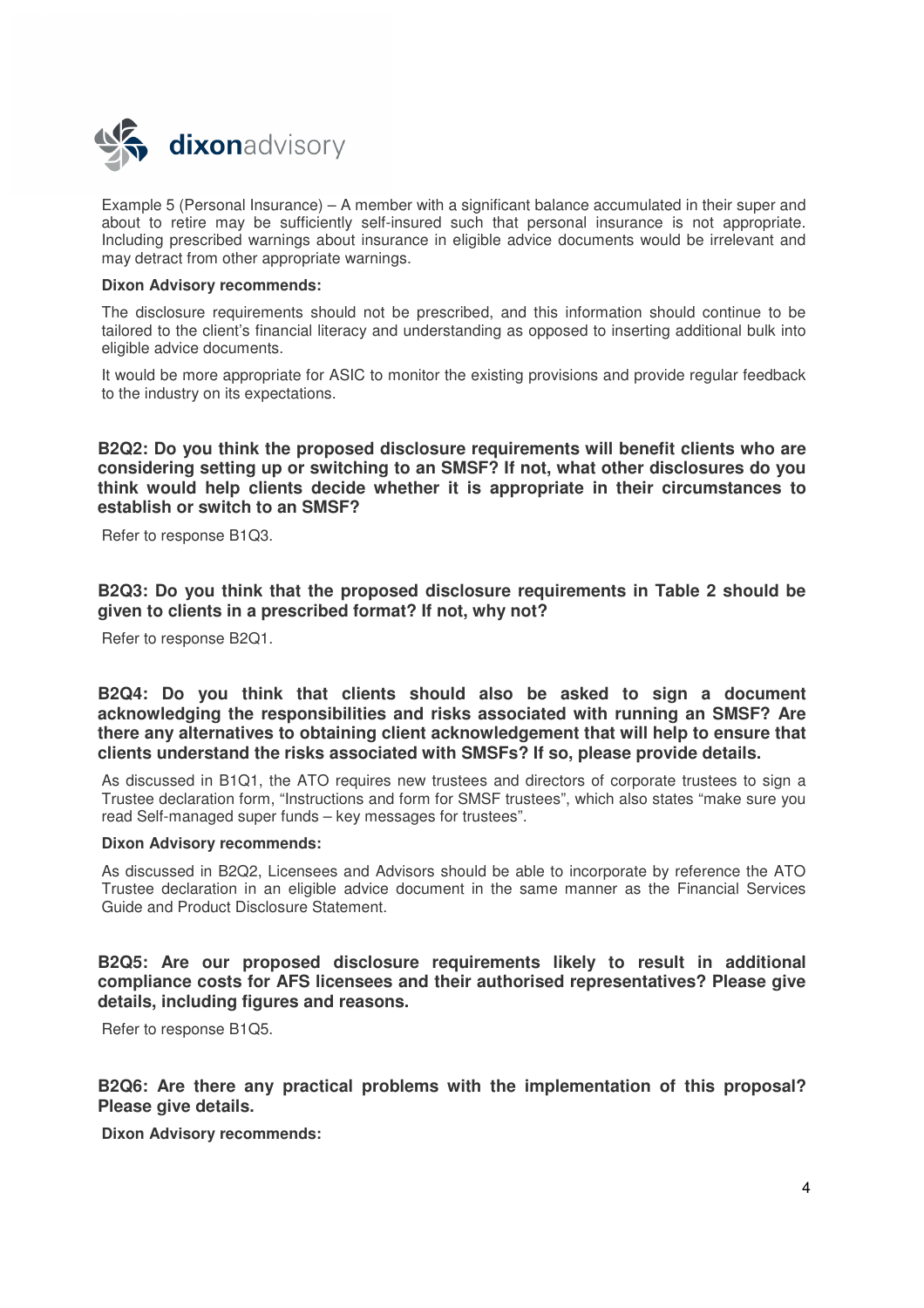

ASIC and the ATO should work together to co-ordinate a whole of government approach on disclosure requirements for new SMSF trustees.

Because of the significant portion of the SMSF market who utilise exempt advice and service providers such as online trust deed suppliers, solicitors, auditors or tax agents to set up SMSFs, consistent disclosure requirements should be developed in media formats such as electronic declarations and the Money Smart website. This may provide the same access and level of information to all groups setting up an SMSF.

**B2Q7: Do you think we should provide further guidance on the disclosure obligations? If so, please provide details.** 

No.

### **C1Q1: Do you agree with Rice Warner's findings? In particular, do you agree with:**

### **(a) the way that Rice Warner has described SMSF costs in its report? If not, why not?**

It is difficult to determine what methodology Rice Warner has used to determine the costs in the report. It appears that the annual fees used (refer Table 21) are representative of funds with larger balances but have not been adjusted to account for the lower balances that form the scope of the report.

Publicly available market research shows the annual fees for SMSFs quoted by Rice Warner are overstated by approximately 60-70% for lower service full administration providers and approximately 170-180% for higher service full administration providers.

Example 6 – In Table 27, under SMSF Full Administration, the market rate available for a lower service full administration arrangement for a fund with \$50,000 is approximately \$800-\$1,000 rather than \$2,476. The market rate for a higher service full administration arrangement for a fund with \$50,000 starts at approximately \$2,200-\$2,700 rather than \$7,469.

The investment fees calculated in the Rice Warner report overstate the minimum costs available to SMSF investors. This is acknowledged in the text of the report by Rice Warner but not amended within the tables or calculations. This compounds the overstating of annual full administration fees to result in an overstated annual cost.

Example 7 – The investment fees calculated in the Rice Warner report overstate the minimum costs available to SMSF investors. For example, using commonly held exchange-traded funds (ETFs) or exchange-traded products (ETPs) would result in a lower annual investment cost than 0.35%. The lowest management Australian broad-based and international management expense ratios suggest the low range of the investment fees should be closer 0.07% (assuming an asset allocation of 33% Australian equities, 33% international equities and 33% cash). Acquiring top 100 ASX direct listed investments through low cost broking arrangements and holding for the long term would result in nil ongoing annual investment costs.

These inaccuracies significantly impact on section 1.6 Analysis and Commentary and the conclusions of the Rice Warner report. As a result, the conclusions in Table 3 do not accurately reflect the range of service arrangements in the market place or current market rates for full administration services and should not be used as a representation of the costs to operate an SMSF or to compare an SMSF with an APRA fund.

The use of a high, medium, low fees scenario is not an appropriate analytical tool to compare products in a commercial environment and may lead to inappropriate and potentially deceptive comparisons.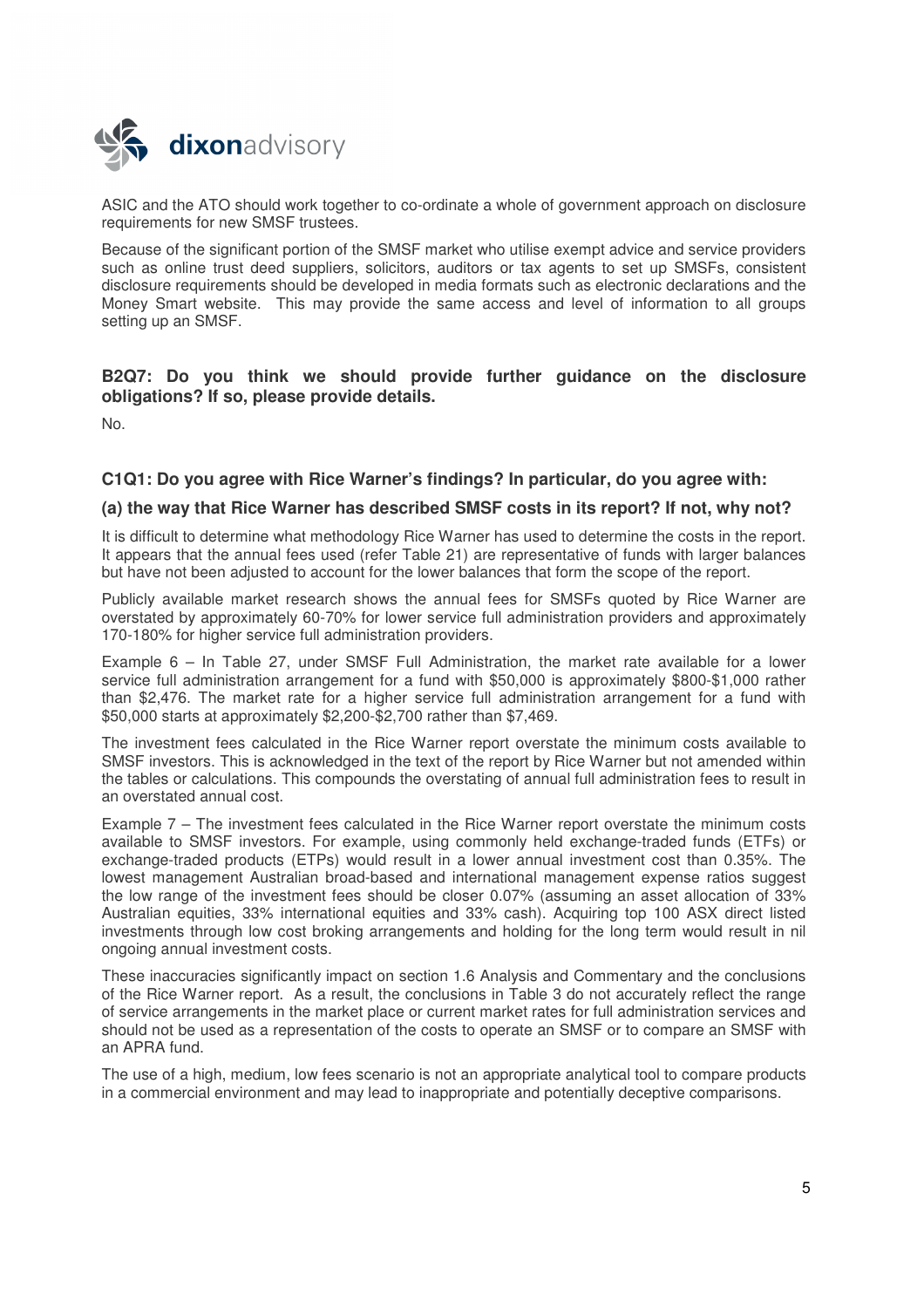

#### **Dixon Advisory recommends:**

The cost estimates and conclusions provided by Rice Warner are overstated and should not be used as a representation of the costs to operate an SMSF or to compare an SMSF with an APRA fund. They do not accurately reflect the range of service arrangements in the market place or current market rates for full administration services.

### **(b) Rice Warner's analysis about the points at which an SMSF becomes cost-effective compared with an APRA-regulated fund? If not, why not?**

In addition to the comments in C1Q1 regarding inaccuracies which have led to an overstating of the minimum fees for SMSFs, the explanatory notes on Table 3 are too simplistic and do not consider the range of reasons that an SMSF may be appropriate for a consumer at moderate to lower balances.

Some areas that do not appear to have been incorporated in the calculations and analysis include consideration of the specific circumstances of the trustees (such as investment expertise); the broader range of objectives that may also be met through managing an SMSF through a full service administration provider (such as education, time saving); and the cumulative benefits of more investment control. This latter point should include the impact of capital gains tax (CGT) when selling and buying investments to reduce risk weighting, commence pensions or improve liquidity. Rice Warner acknowledges this impact would compensate for some or all of the excess fees paid but does not incorporate this into the tables or calculations (refer section 6.4).

As superannuation members approach retirement and enter the retirement risk zone, where amount of total savings significantly outweighs a year's contribution, the focus on asset allocation becomes critical to help protect against Sequencing Risk. Where super funds do not allow their members to have full control and flexibility to adjust their asset allocation gradually to match their expected liabilities and risk appetite, the members bear the significant risk that a deterioration in market conditions can undo multiple years of earlier savings due to the impact of a negative return on a large capital base. SMSF trustees have the most control to manage this risk. An obvious recent example was the absolute impact of the financial crisis on a person whose target retirement date was 2009 versus the impact on someone who was only five years into their career.

In addition the Rice Warner analysis and calculations does not incorporate the investment returns as summarized in Table 15. This states SMSF's have delivered higher returns than the APRA sector in six of the last seven years and is consistent with previous findings which showed SMSFs outperformed all other types of superannuation funds over the three years to 30 June 2008<sup>4</sup>.

Prescribing this analysis may create conflicts with the existing legislated "best interest" provisions, which require advisors to assess the individual objectives and situation of the client in providing advice. Some common SMSF scenarios are outlined below where arrangements are expected to be appropriate for the trustees' objectives and situation but which conflict with the summary in Table 3.

Example 8 – With a combined balance of \$100,000, the Trustees, both 40 years of age are a professional couple working in the finance industry with investment expertise. They want to grow the fund and have greater control over their investments. They are capable of undertaking the investment management themselves; however, they have made the economic decision to engage professional services to execute the investment decisions which includes some compliance advice for their SMSF as they have calculated their time is better directed to their own profession.

Example 9 – With a balance of \$200,000, the Trustee is a divorced 50-year-old executive female looking to build wealth in a tax-effective manner. She has a modest level of investment knowledge but has the goal to build this through self-education and the in depth information her investment advisor

-

<sup>&</sup>lt;sup>4</sup> A statistical summary of self-managed superannuation funds December 2009 (used for the Super System Review 2010)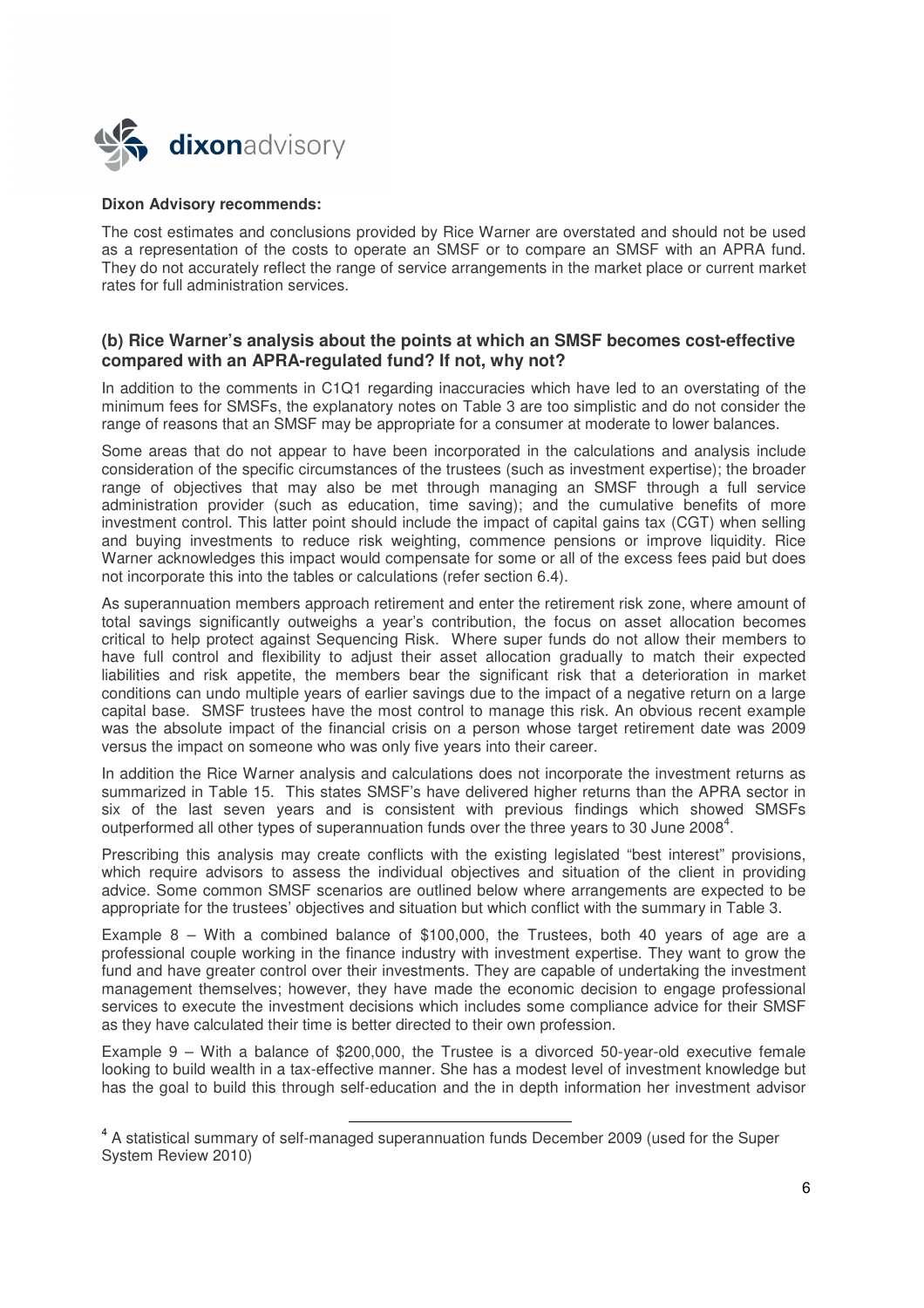

discusses and explains as part of the full service arrangement she has negotiated. This service provides a full investment and portfolio management service and incorporates personal advice on investment decisions and the construction of her portfolio and regular economic and market seminars.

Example 10 – With a combined super balance of \$100,000, a small business owner couple, both 52 years of age, plan to make modest concessional contributions over the next three years and build their knowledge across the inner workings of SMSFs. When they sell their business in three years they expect to have a large amount to contribute. In the interim, they intend to use only government guaranteed cash accounts in their SMSF as they want very low risk, highly liquid investments to balance out the risk they take in managing a small business. Their annual costs will be very low and no more than what they would pay for establishing and running another entity such as a discretionary trust.

Example 11 – With a combined balance of \$250,000, two Trustees, both 55 years of age with an average salary are looking to consolidate and grow their super over the remaining 10 years of their careers. It will be effective for them to use concessional contributions, spouse splitting and commence multiple pensions as part of a transition to retirement strategy. Using a basic APRA regulated fund would see them selling and buying out of investments as they implement the annual retirement strategies. This may impact on their investment decisions as well as incurring unnecessary tax. Using other higher cost APRA regulated funds that do provide the flexibility to implement these strategies tax effectively is likely to be more costly than an SMSF.

### **Dixon Advisory recommends:**

The analysis about when an SMSF becomes cost-effective should not be used until it is corrected. The combination of inaccuracies within the cost estimates and the range of factors omitted from the calculations and analysis means the analysis is too simplistic.

### **C1Q2: Do you agree that we should provide guidance on the costs associated with setting up, managing and winding up an SMSF? If not, why not? If yes:**

### **(a) what are the costs associated with setting up, running and winding up an SMSF?**

#### **Dixon Advisory recommends:**

The costs outlined in the Rice Warner report should not be used as they contain inaccuracies that are in conflict with publicly available market research and the market rates. This may create confusion for consumers and licensees and lead them to make decisions that are not in the consumers' best interests.

The most appropriate course of action may be for ASIC to continue to monitor the existing regulations which require setting out the costs of any new SMSF recommended and provide timely guidance and feedback to the industry.

### **(b) is insurance purchased through an SMSF cost-effective compared with insurance through an APRA-regulated fund? If not, why not?**

Comparing the cost of an insurance policy based on the trustee ownership structure oversimplifies the many issues that need to be considered when establishing an appropriate insurance package. For example, it could be more cost-effective to hold insurances outside of any super fund and in an individual's personal name. The definitions and terms and conditions of the types of insurances can also vary greatly between different SMSF Trustee owned policies and APRA Trustee owned group policies, including the amount of cover available, restricted definitions, occupation ratings available and medical requirements. In general, SMSF trustees have the greatest choice in how they structure insurance and which policies they tailor to their particular circumstances. This can provide significant benefits for members with very specific insurance needs.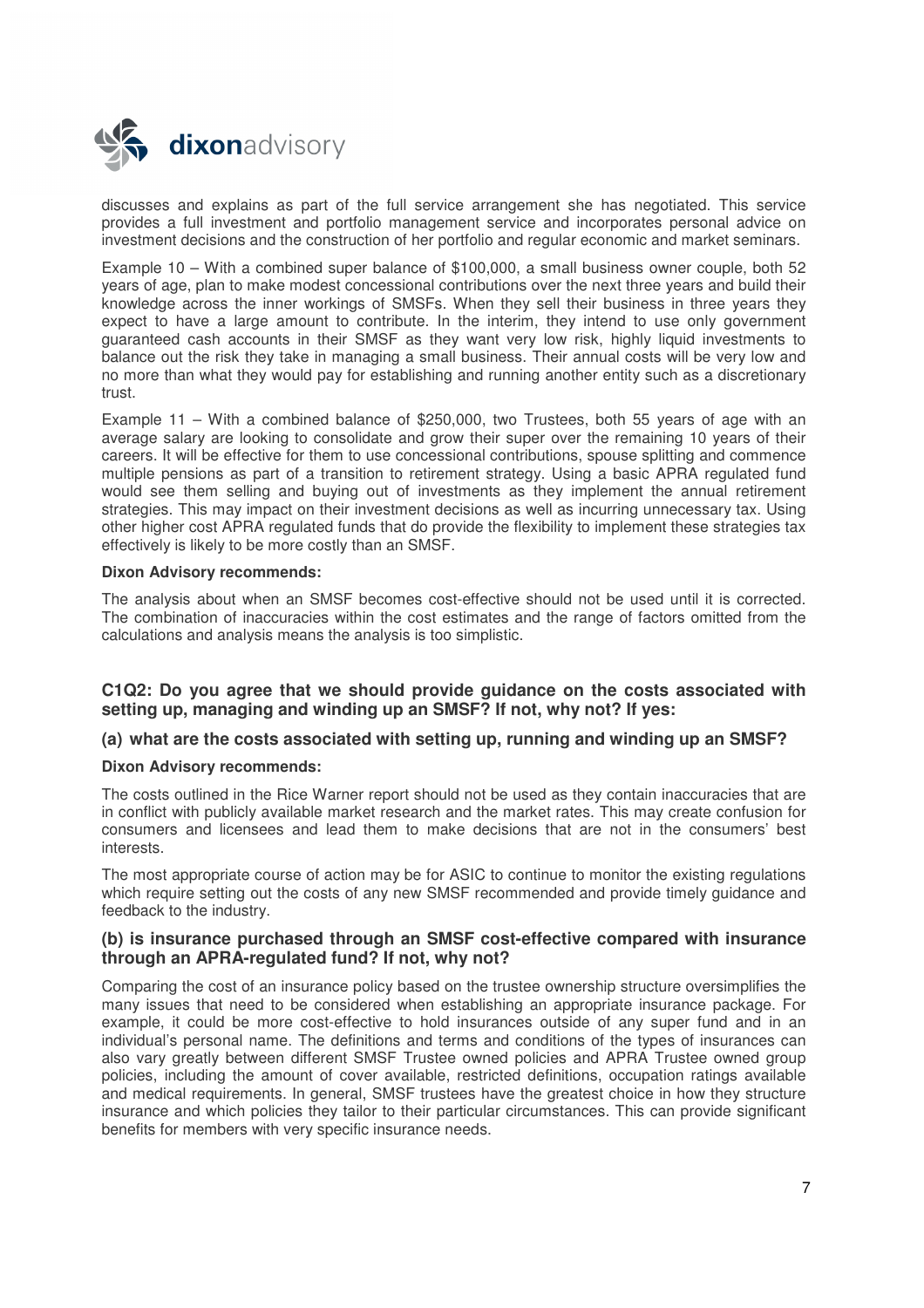

**(c) do you think we should provide actual dollar costs (or a range of dollar costs) for the following SMSF costs? If not, why not?** 

- **(i) the costs associated with setting up, running and winding up an SMSF;**
- **(ii) the time cost associated with managing an SMSF;**
- **(iii) the cost of an SMSF not having access to compensation under the SIS Act; and**

## **(iv) the cost of obtaining insurance; and**

The actual costs and time involved from the set up, ongoing running and winding up will vary based on the member and trustees required level of service, skills, knowledge and the complexity of fund (i.e. type of investments, number of members and number of accounts). This may not be predictable when establishing an SMSF, making it extremely difficult to quote the time and cost involved.

As individual's time costs are variable based on their occupation and personal preferences, it would be difficult to generate meaningful information around the time cost of managing an SMSF which would not have the potential to be misleading. In indicating the additional costs to manage the investment decisions for SMSF trustees it should be clear what the additional time cost is in comparison too. For example, people who choose an investment option suited to their financial goals, tolerance to risk and personal situation in an APRA fund would also incur a time cost in undertaking the comparisons of the various options. In either case this could be a small amount of time or a significant amount of time.

As discussed in C1Q2(b), insurance needs and the cost involved vary from client to client and would need to be assessed in light of the client's personal and super situation.

Providing actual dollar costs raises the concern of how these costs will be maintained and kept up to date with the actual market pricing. Market research is readily available to potential consumers. Further, advisors and licensees already have a legal obligation to provide cost comparisons when they provide advice to set up an SMSF.

#### **Dixon Advisory recommends:**

The most appropriate course of action may be for ASIC to continue to monitor the existing regulations which require setting out the costs of any new SMSF recommended and provide timely guidance and feedback to the industry.

## **(d) what are the costs or benefits of SMSF structures compared with other superannuation vehicles? Please provide details.**

Guidance as already been provided as discussed in B2Q1.

For many Australians, SMSFs offer many benefits:

- greater flexibility in investment choices and asset selection
- control over investment portfolio, with the ability to take account of the risk levels of all assets
- ability to invest in specific assets and tailor an asset allocation most suitable for the member's personal and financial situation and goals.
- the ability to pool resources with up to 4 fund members with similar financial objectives, such as family members
- maximum flexibility in establishing and managing pensions, including account based, transition to retirement and term allocated pensions
- superior control, certainty and flexibility in passing on superannuation benefits upon death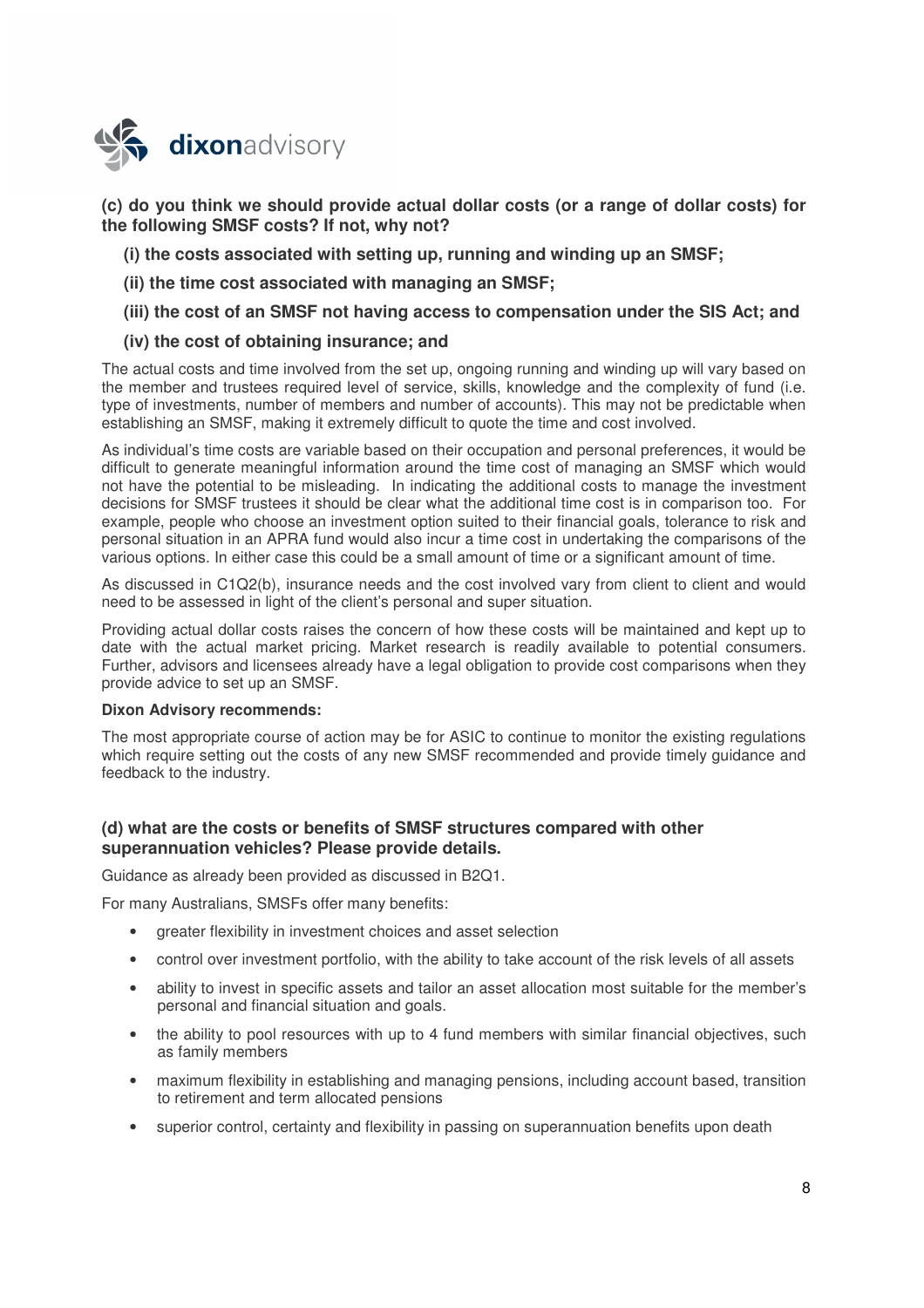

- the ability update trust deeds quickly in the event of legislation changes, allowing members to take advantages of new strategies as soon as they are legally allowed
- investing in direct property
- the ability to transfer personally owned listed shares, business real property and managed funds directly
- the ability to own business real property, to assist business cash flow, and
- tailored tax management on investment income and capital gains.

### **Dixon Advisory Recommends:**

Guidance issued by ASIC or other regulators and actual disclosure requirements to provide a balanced record of the benefits SMSFS offer as well as potential risks and costs.

## **C1Q3: Should advisers be required to consider and inform clients of the costs in Table 4 before establishing an SMSF? If not, why not?**

As per B2Q1, the disclosure requirements for recommending an SMSF or switching to an SMSF are already mandated under Section 961B of the Corporations Act (best interest provisions) and Section 947D of the Corporations Act (super switching) for requirements when advice recommends replacement of one product with another. In addition, ASIC has recently provided updated guidance in Report 337, Information Sheet 182 and Regulatory Guide 175 and 244. Prescribing the additional requirements listed in Table 4 is likely to result in rigid legalistic documentation. This may make it more difficult for consumers to understand the risks of most consequence to their situation.

#### **Dixon Advisory recommends:**

The disclosure requirements should not be prescribed, and this information should continue to be tailored to the client's financial literacy and understanding as opposed to inserting additional bulk into eligible advice documents.

It would be more appropriate for ASIC to monitor the existing provisions and provide regular feedback to the industry on its expectations.

### **C1Q4: Are there any other SMSF costs that need to be disclosed to clients? If so, should they be disclosed in actual dollar costs (or a range of costs)? Please provide details.**

As discussed earlier, the methodology of the Rice Warner report appears to overestimate the annual costs of operating an SMSF. In addition, we believe it is important that any cost disclosure requirements are applied consistently across all superannuation products.

This would include when recommending an APRA regulated fund disclosure requirements regarding the relevant features not available with an APRA regulated fund but that are available with SMSFs. For some funds, this may include not having access direct investments, full control to select individual investments aligned with the member's risk tolerance, the ability to tailor insurance, flexibility to operate pensions and accumulation accounts across multiple members without selling investments.